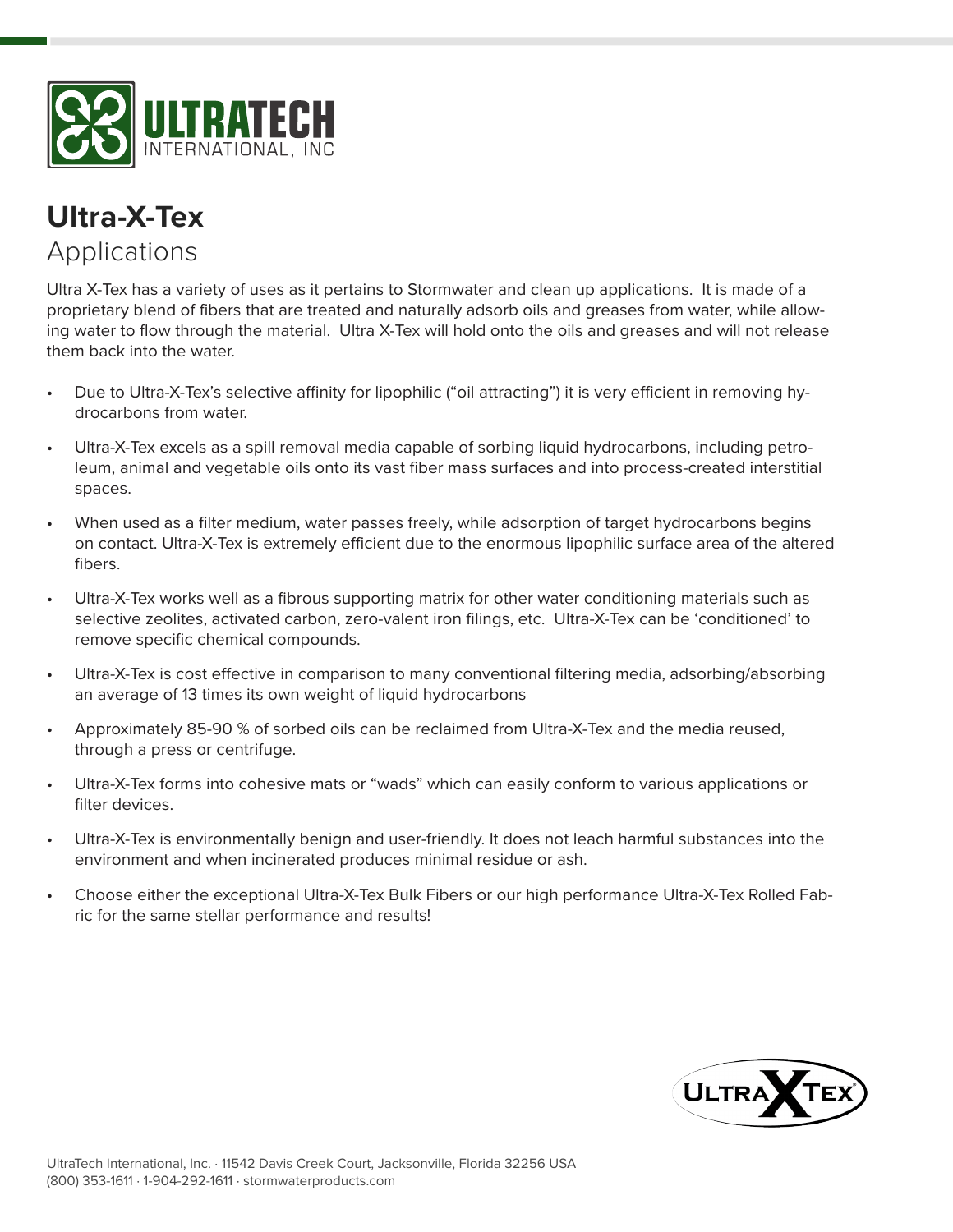# **Ultra-X-Tex** Applications

### **Stormwater and Surface Water**

- End of the pipe solution for sewer water discharge, stormwater discharge, utility vault pumpout, etc ... Such as our Ultra-Pipe Sock
- Stormwater filtration such as our Ultra-Drain Guard for inserting into storm drains made from Ultra-X-Tex
- Surface water infiltration protection
- Provides a final polish and sheen removal for surface water runoff
- Greatly improves performance of oil water separators as an additional filter

# **Construction and Manufacturing**

- Commonly used under heavy equipment and machinery as a sorbent for hydraulic fluid and oil leaks and spills
- Provides BMP controls
- Removes petroleum contaminates and sheen in sumps
- Retrofitting of oil and water separators to bring them into compliance with current regulations
- Fine particle removal from waste water
- Filters oils and sediment at storm drain entry sights

# **General Applications**

- A pretreatment for reclaiming waste water
- A low cost pretreatment for membrane filtration
- Fine sheen removal
- Used in cartridges for oil removal
- Road bed liner for asphalt separation from sub soil
- Land fill protective refuse liner for long term absorption of oils
- Garbage truck bed liner to prevent leakage of oils on roadways

### **Marine**

- Oil spills, including every type of oil and viscosity
- Shoreline protection in the event of an oil spill, such as our Ultra-Spill Fence
- Booms for containing oil spills and for clean up, such as the Ultra-Oil Boom
- Drilling platforms; used in cartridges for filtering "process water" before it is discharged in to the ocean satisfying compliance of International laws.
- De-oiling of water in ship ballast tanks
- Filtering oil from bilge water
- Dock Curtains of Ultra-X-Tex for hydrocarbon clean-up
- Hydrocarbon (oil) sheen elimination
- Use on scuppers of boats and ships to clean wash water from scrubbing deck